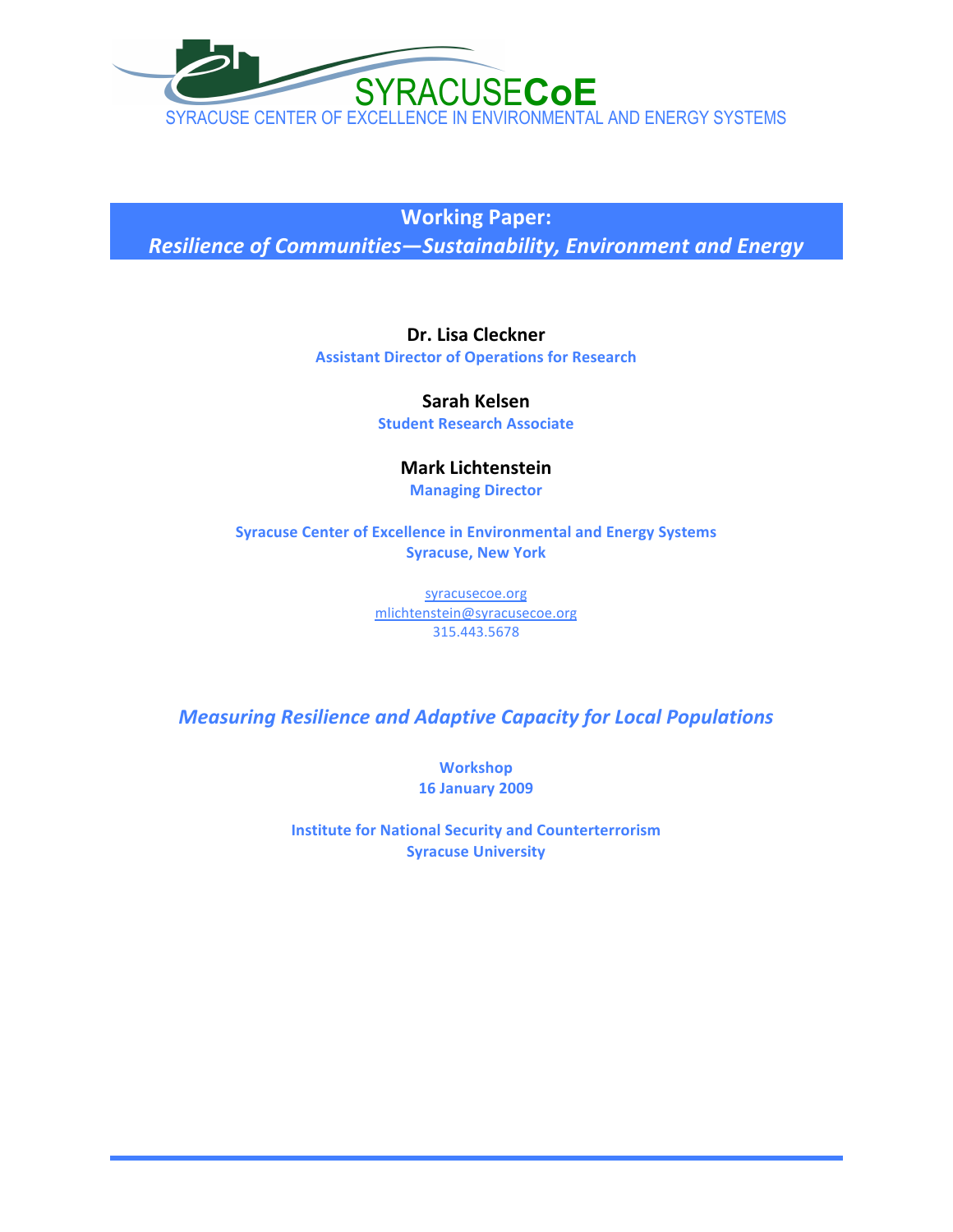### Positing Resiliency as it Relates to the Environment/Ecosystem

### **From
The
Resilience
Alliance
(resilience.org):**

Ecosystem resilience is the capacity of an ecosystem to tolerate disturbance without collapsing into a qualitatively different state that is controlled by a different set of processes. A resilient ecosystem can withstand shocks and rebuild itself when necessary. Resilience in social systems has the added capacity of humans to anticipate and plan for the future. Humans are part of the natural world. We depend on ecological systems for our survival and we continuously impact the ecosystems in which we live from the local to global scale. Resilience is a property of these linked social-ecological systems.

"Resilience" as applied to ecosystems, or to integrated systems of people and the natural environment, *has
three
defining
characteristics:*

- The amount of change the system can undergo and still retain the same controls on function and *structure*
- *The
degree
to
which
the
system
is
capable
of
self‐organization*
- The ability to build and increase the capacity for learning and adaptation

The resilience of social-ecological systems depends largely on underlying, slowly changing variables such as climate, land use, nutrient stocks, human values and policies. Resilience can be degraded by a large *variety
of
factors
including:*

- *Loss
of
biodiversity*
- *Toxic
pollution*
- *Inflexible,
closed
institutions*
- Perverse subsidies that encourage unsustainable use of resources
- A focus on production and increased efficiencies that leads to a loss of redundancy

Natural systems are inherently resilient but just as their capacity to cope with disturbance can be degraded, so can it be enhanced. The key to resilience in social-ecological systems is diversity. Biodiversity plays a crucial role by providing functional redundancy. For example, in a grassland ecosystem, several different species will commonly perform nitrogen fixation, but each species may respond differently to climatic events, thus ensuring that even though some species may be lost, the process of nitrogen fixation within the grassland ecosystem will continue. Similarly, when the management of a resource is shared by a diverse group of stakeholders (e.g., local resource users, research scientists, community members with traditional knowledge, government representatives, etc.), *decision‐making
 is
 better
 informed
 and
 more
 options
 exist
 for
 testing
 policies. Active
 adaptive*  management whereby management actions are designed as experiments encourages learning and novelty, thus increasing resilience in social-ecological systems.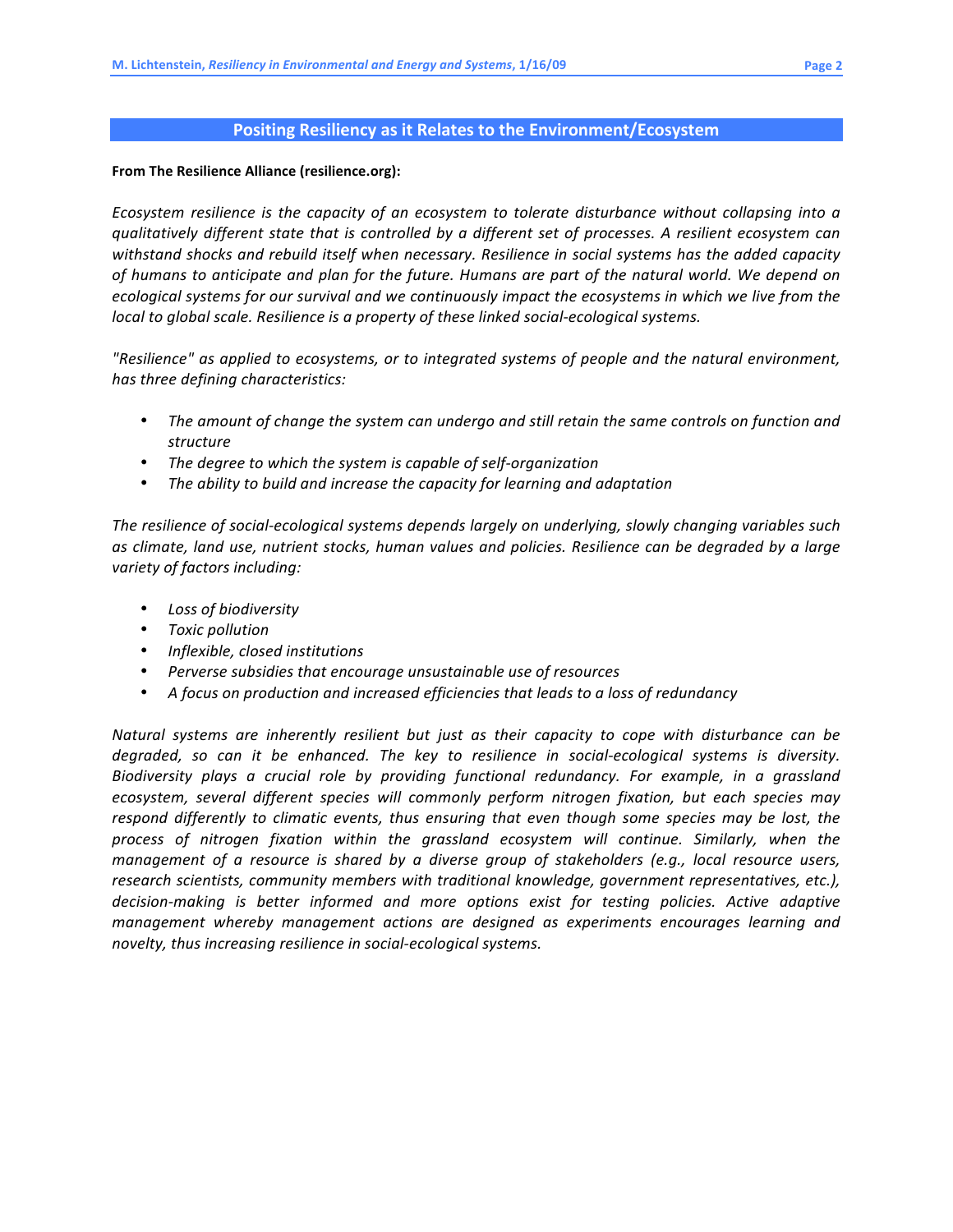### **Abstract**

## **Attributes
&
Social
Structures
of
Resilient
Communities**

Resilient communities should exhibit the following sustainability attributes (not comprehensive), many of
which
add
a
new
dimension
requiring
different
approaches
to
security:

- Close knit, physically dense communities in order to decrease energy consumption
- Access to clean water
- Community
gardens/access
to
arable
land
- Walking distance to work, schools, hospitals, food and public transportation
- Access to energy efficient housing (or cooperative housing), made from renewable, local resources,
powered
by
renewable,
distributed
energy
- A cooperative grocery for those things that cannot be grown, with availability of petroleum-free packaging
- Access to information, research, and communication forums where community members can connect
to
each
other
and
collaborate
on
all
types
of
issues
regarding
resiliency
- Social
and
cultural
celebrations,
ceremonies,
and
activities
- Access to parks and green space to maintain physical, spiritual and emotional health
- Increased
biodiversity/diversity

Resilience shifts attention from purely growth and efficiency to needed recovery and *flexibility.
Growth
and
efficiency
alone
can
often
lead
ecological
systems,
businesses
and*  societies into fragile rigidities, exposing them to turbulent transformation. Learning, recovery and flexibility open eyes to novelty and new worlds of opportunity.

The
Resilience
Alliance
(resilience.org)

Environmental
decisions
made
by
individuals,
civil
society,
and
the
state
involve
questions
of
economic efficiency, environmental effectiveness, equity, and political legitimacy. These four criteria are constitutive of the economic and environmental dimensions of sustainable development, which has become the dominant rhetorical device of environmental governance. More importantly, they help define
the
social
structure
and
attributes—the
third
leg
of
sustainability—of
a
resilient
community.

It is argued that a social structure that is more organic is more resilient, such as the social structure of indigenous peoples of the Americas, which are traditionally long-lived societies. In an archetypical indigenous social structure, humans are subiect to natural laws instead of humans controlling destiny with unlimited resources. It is recognized that all species are differently gifted, but are not fundamentally different; we are all related and humans are a part of nature. The principle of seven generations takes into account the long-term perspective of native peoples (for every action taken, consider the impact on seven generations in the future). The social organization is non-hierarchical, where efficiency is valued along with the holistic combination of mental, physical, emotional, and spiritual knowledge. In indigenous social structure, reciprocal responsibility drives economic and social organization,
time
and
history
are
circular,
and
technology
should
be
appropriate
and
balanced
against impacts.
The
community,
thus,
is
resilient.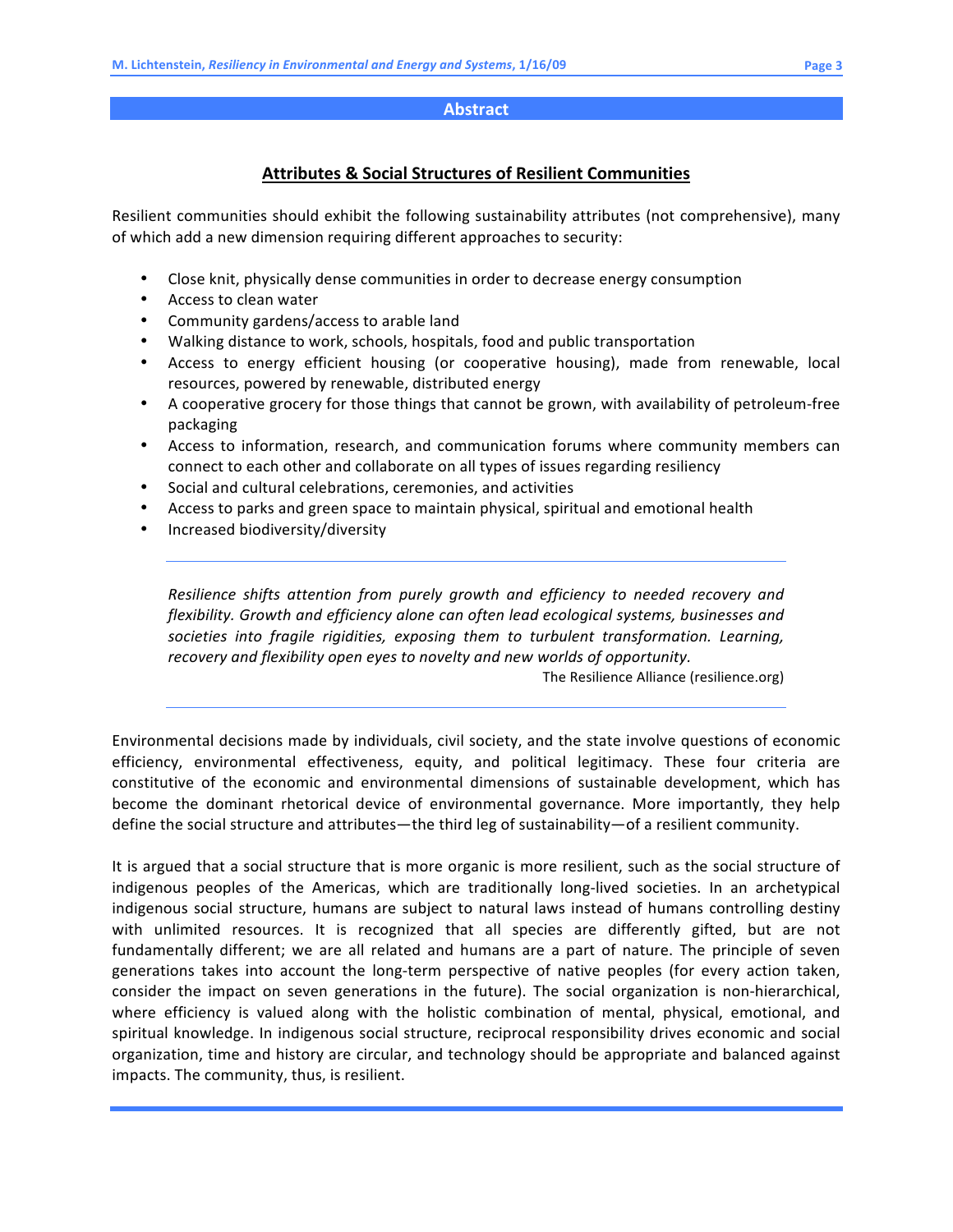### **Syracuse Center of Excellence (CoE) and Resilience**

The activities of the SyracuseCoE, an industry-university collaborative organization that creates environmental and energy innovations for a sustainable future—one looking at least seven generations hence—is key to resilient local populations in several ways. First, the business model or innovation platform is a system for facilitating the creation, validation, and commercialization of products and services in environmental and energy systems (see figure below). Second, the SyracuseCoE focus areas are air, energy, and water—all vital systems to serve life and populations. Finally, the outreach and workforce development programs of the SyracuseCoE are striving to create jobs and well being for the community
and
region
as
a
whole.



Innovations facilitated by the SyracuseCoE in its three focus areas have led to the development of devices and systems that can protect people, buildings, water supplies, energy systems, and communities
during
times
of
stress.

For example, to protect air quality in buildings SyracuseCoE researchers are exploring systems to detect contaminants in HVAC systems and intelligently control the operation if an agent is found. This type of system can be used to understand more about when buildings or cities are safe after a catastrophic event. Also, SyracuseCoE partner companies have built devices that can be used in emergency events such
as
pandemics,
biological
attacks,
or
massive
fires.

In the water area, SyracuseCoE is leading efforts to explore alternatives to centralize water and wastewater treatment systems. By providing natural treatment areas through green infrastructure, large capital
wastewater
projects
can
be
avoided.
These
natural
systems
also
provide
redundancy
in
systems. Similar to buildings and air, SyracuseCoE researchers and companies are creating systems to detect toxins in water and monitoring networks that provide background data that can be used to determine when there might be a perturbation in a system whether intentional or not. Related, as society addresses climate change it is paramount to have background data and models to interpret how the global
community
will
respond
to
changes
in
GHG
levels
in
the
atmosphere.

In the energy area, research and commercialization activities in different technologies such as solar, micro-hydro, and geothermal systems provide redundancy and opportunities for the development of distributed energy systems. Renewable energy systems promote resilience by moving away from carbon-intensive fossil fuels and centralized power grids. As seen in August 2003, the fragility of the Northeast grid was evident when 50 million people lost power due to an event at in Ohio.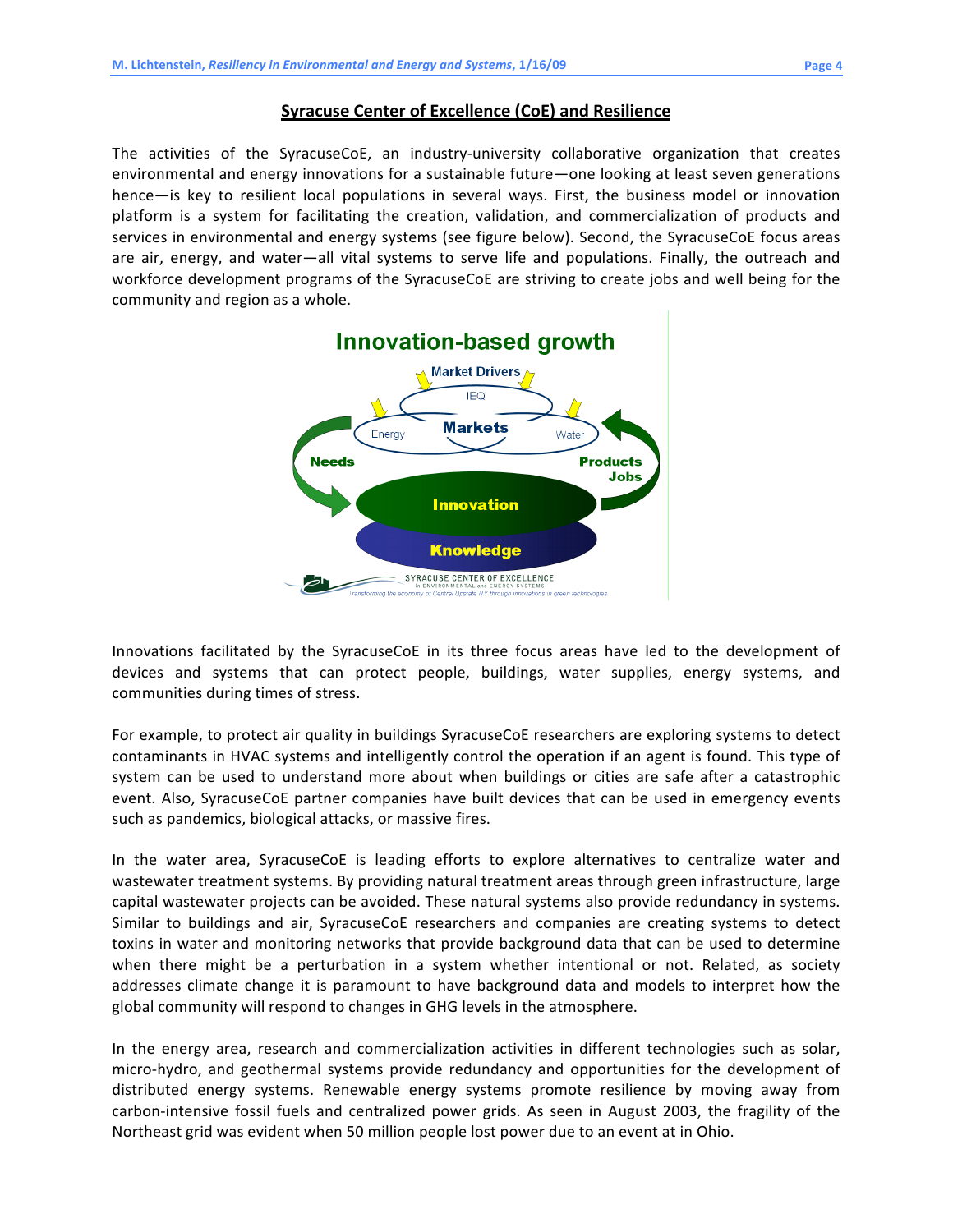Equally important to new technologies in the energy area is SyracuseCoE's emphasis on sustainability, energy efficiency, and green buildings for communities. Paying heed to site attributes, taking a holistic approach for design, and using healthy materials result in buildings and communities that work with natural
systems
rather
than
against
them.

SyracuseCoE recognizes the societal need of what it does. Consider the following reality. More than 70% of
electricity
and
more
than
40%
of
energy
consumed
in
the
U.S.
is
used
to
heat,
light,
ventilate,
cool, and power buildings. Poor indoor environmental quality (IEQ) in buildings causes adverse impacts on occupants' performance and/or health, which are estimated to cost the U.S. economy \$60 billion annually. A confluence of rising public concerns—including the impact of buildings on global climate change, the cost and availability of traditional energy sources, and the effects of poor IEQ on human health and performance—drive the need for innovations that increase energy efficiency of buildings while simultaneously improving IEQ for occupants.

As a key cornerstone of economic development for the Syracuse and Central Upstate NY region, SyracuseCoE programs are helping to create employment opportunities for individuals. Revitalization of communities such as the Near West Side of Syracuse through sustainable projects such as LEED-ND is critical
 for
 rebuilding
 and
 supporting
 the
 social
 infrastructure
 of
 neighborhoods.
 Workforce development
programs
in
green
construction,
deconstruction,
weatherization,
and
green
infrastructure provide a nexus that enable individuals to earn living wages to support their families as well as contribute to the overall environmental health of their community. The creation and maintenance of green spaces and public parks lead to the creation of systems that provide buffering during extreme weather
events
and
enable
physical
and
spiritual
connections
to
nature.

## **SyracuseCoE
Resilience
Projects:

Examples**

## **Focus
Area
One: Air**

- **Smart Buildings:** Promote the development of *Smart Buildings*. Some examples:
	- Sensor development: R&D on smart sensors, nano-materials at Syracuse University
	- Computational fluid dynamic modeling of contaminant/particle transport within systems at Clarkson
	University
	- Sensor deployment and networks for early detection at Syracuse University
- Clean/Safe Spaces: Ability to create clean/safe spaces. Some examples:
	- Portable Contamination Control Unit-Isolation Air by Air Innovations (www.airinnovations.com/IsolationAir.asp)
		- Creates negative or positive pressure, quickly and easily
		- Combines pre-filter, dual UVC germicidal lights and a 99.99% HEPA filter for optimal air purification
		against
		many
		airborne
		biological
		contaminants,
		mold
		bacteria
		and
		viruses
		- Provides
		air
		conditioning
		for
		patient
		and
		staff
		comfort
		- Isolates room from central system to limit potential of cross-contamination
		- Self-contained and portable, using standard 110-volt outlet
		- Applications for use include hospital rooms (e.g., burn, trauma, infectious disease)
	- Positive/Negative Pressure Isolation Enclosure–Isolation Sciences (www.isolationsciences.com/posneg.html)
		- This technology has applications for medical shelters used during any pandemic mass casualty
		event
		or
		Katrina‐like
		emergency
		disaster
		to
		isolate
		highly
		infectious
		patients
		and or
		to
		keep
		any
		exterior
		air
		contaminate
		from
		entering
		the
		occupant
		space
		used
		to
		house immune‐suppressed
		patients.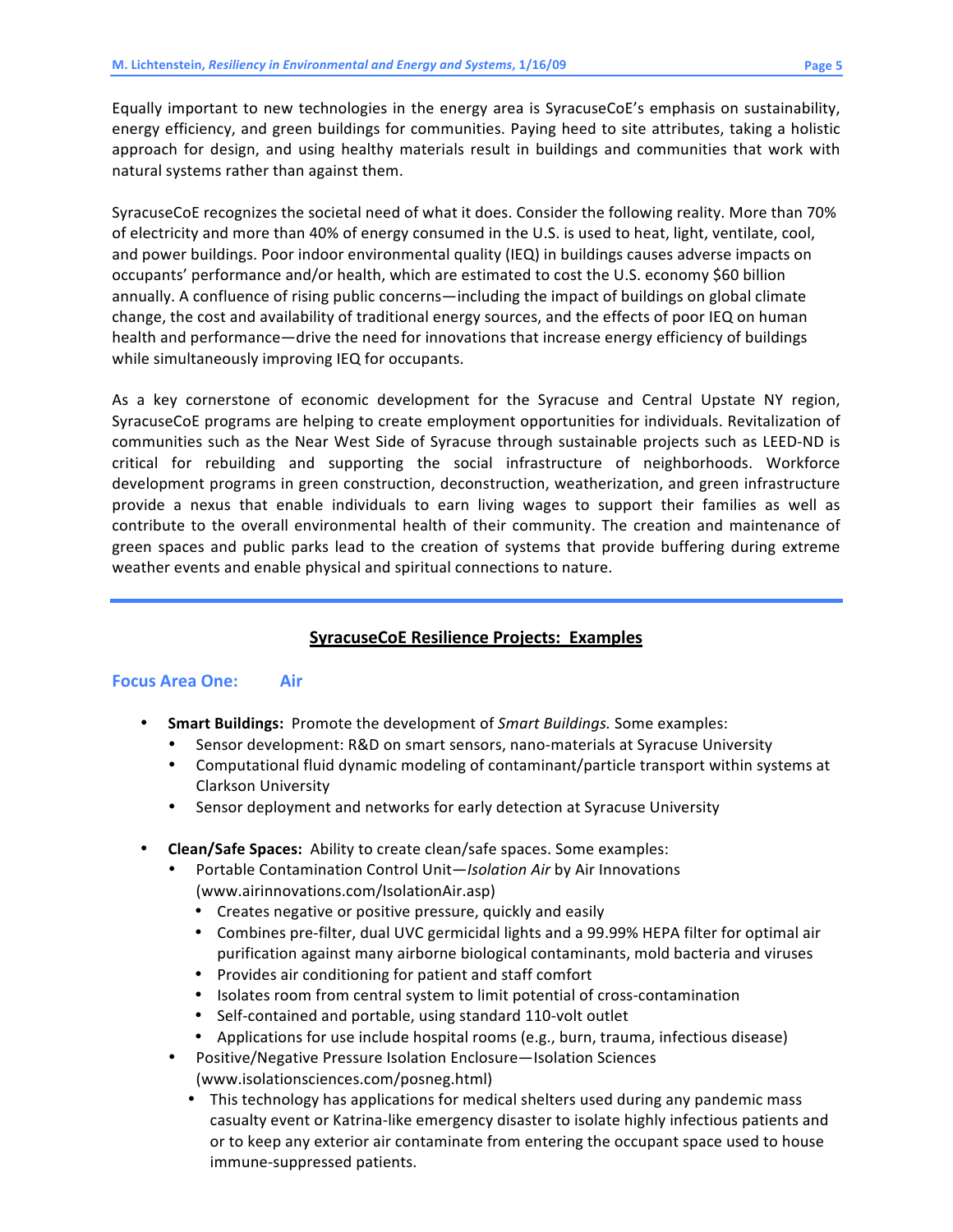### **Focus
Area
Two: Energy**

- Clean & Renewables: Development of new fuels and technologies, such as:
	- Algae
	Based
	Biodiesel
	- Cellulosic
	Ethanol
	- Solar
	- Small
	wind
	- Small
	hydro
- **•** Efficiency: Some examples of energy efficiency programs:
	- Freewatt furnace: Micro combined heat and power demonstration in Near West Side home
	- Green
	buildings
	- Weatherization
	programs
	- Smart appliances and grid
- **Generation:** Promote diversity of sources for production and carbon neutrality
- Storage: Ability to store energy is key and obviates the need for a central grid
	- Batteries
	- Fuel
	cells
	- Transportation

## **Focus
Area
Three: Water**

- Distributed Systems: Distributed systems for water and waste water treatment
- Early Warning: Early warning detection systems. Some examples:
	- Orthosystems
	- Source
	Sentinel
- Green Infrastructure: Less reliance on central, capital intensive treatment plants
- **Sensor Networks:** Sensor deployment and networks for decision making and management
	- Syracuse
	University/Upstate
	Freshwater
	Institute
	robotic
	network
- **Sustainable Infrastructure Management Practices:** Promote the 4-pillars of sustainable infrastructure
management:
	- Better
	Management
	skills
	- Full-Cost Pricing
	- Watershed/Ecosystem
	Approach
	- Water
	Use
	Efficiency
- **Sustainable Planning:** Water use planning and management, landscape and urban planning, land
use
planning

# **Program
Delivery: Green
Workforce
Development
&
Outreach**

- **Community
of
Learners**
- **Deconstruction**
- **Green
Construction**
- Social Networks: Building on neighborhoods, strong social networks to help unemployed, underemployed
to
find
opportunities
and
succeed

## **Program
Delivery: SyracuseCoE
Business
Model**

- Academic/Business Nexus: A nexus to create "intellectual collisions"
- **Creative Community:** Creative ideas along the continuum
- **Innovation Platform:** Programs in place to create, nurture, and commercialize relevant technologies
and
services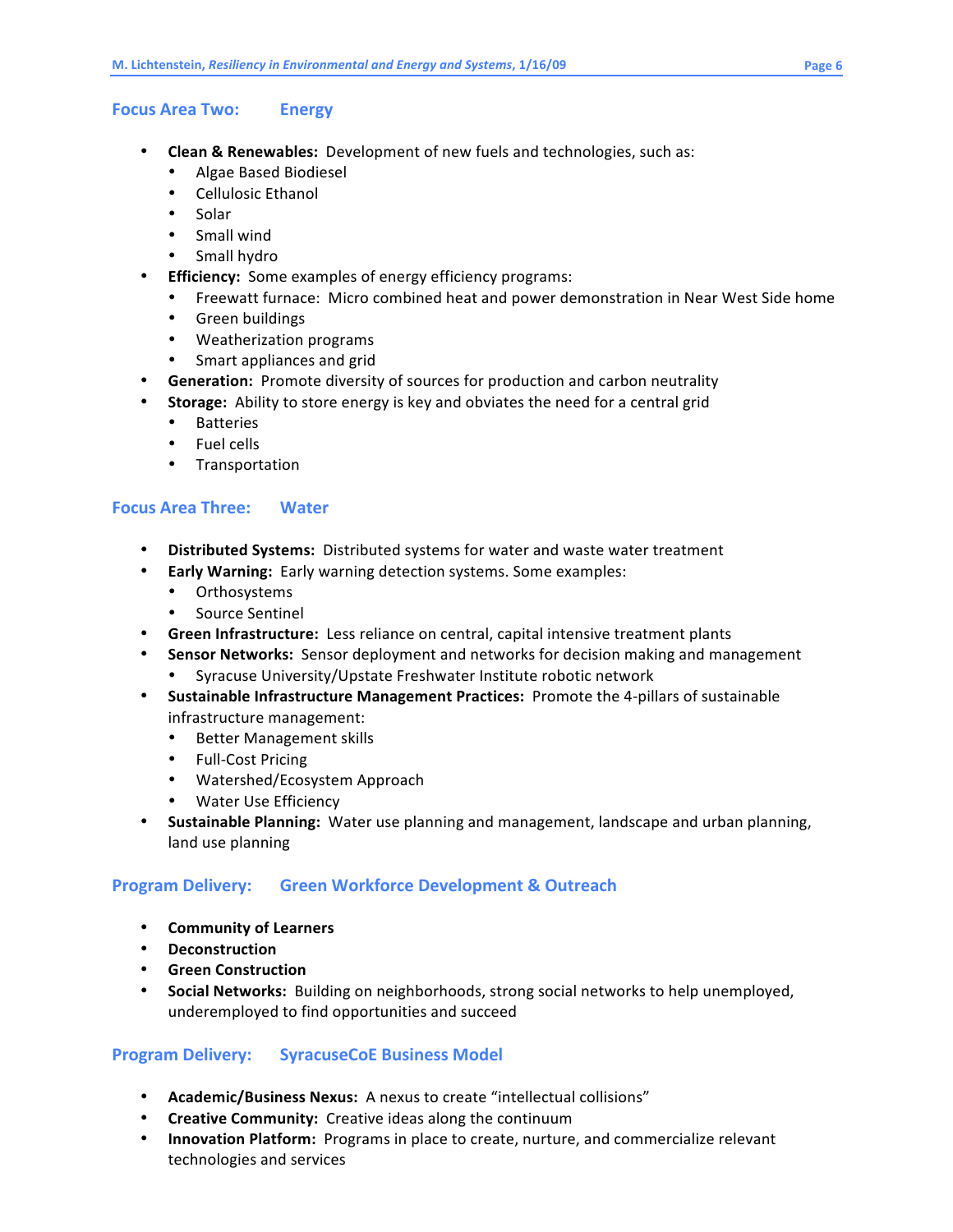#### **Resilience
Theory
As
Applied**

According to the Resiliency Alliance, the basic concepts underpinning a resilience approach to policy and management are: non-linearity, alternate regimes and thresholds; adaptive cycles; multiple scales and cross-scale effects ("panarchy"); adaptability; transformability; and, general versus specified resilience.

#### • *Non‐linearity,
Alternate
Regimes
and
Thresholds*

Because of non-linear dynamics, many systems can exist in what are called alternate stable states. The term "states" is often used loosely and can be confusing, so it needs to be defined. The state of a system at any time is defined by the values (amounts) of the variables that constitute the system. As biophysical and social attributes of the system change, the positions of the attractors move around, and the various basins of attraction get smaller and larger, or *appear
and
disappear.*

### • *Adaptive
Cycles*

*Social‐Environmental
Systems,
like
all
systems,
are
never
static,
and
they
tend
to
move
through*  four, recurring phases, known as an adaptive cycle. Generally, the pattern of change is a sequence from a rapid growth phase through to a conservation phase in which resources are increasingly unavailable, locked up in existing structures, followed by a release phase that quickly moves into a phase of reorganization, and thence into another growth phase. However, multiple possible transitions among the four phases are possible and the pattern may not reflect *a
cycle.*

### • *Multiple
Scales
and
Cross‐scale
Effects
("Panarchy")*

No system can be understood or managed by focusing on it at a single scale. All systems exist and function at multiple scales of space, time and social organization, and the interactions across scales are fundamentally important in determining the dynamics of the system at any particular focal scale. This interacting set of hierarchically structured scales has been termed a *"panarchy"
(Gunderson
and
Holling
2003).*

### • *Adaptability*

Adaptability is the capacity of a Social-Environmental System to manage resilience in relation to *alternate
regimes
(sometimes
called
adaptive
capacity).
It
involves
either
or
both
of
two
abilities:*

- The ability to determine the trajectory of the system state the position within its current *basin
of
attraction;*
- The ability to alter the shape of the basins, that is move the positions of thresholds or make *the
system
more
or
less
resistant
to
perturbation.*

The abilities to effect both of these are determined by a combination of attributes of both the *social
domain
and
the
ecosystem.*

### • *Transformability*

In cases where a system is already in an undesirable regime and efforts to get it back into a desirable regime are no longer possible (or worse, make the undesirable basin larger), one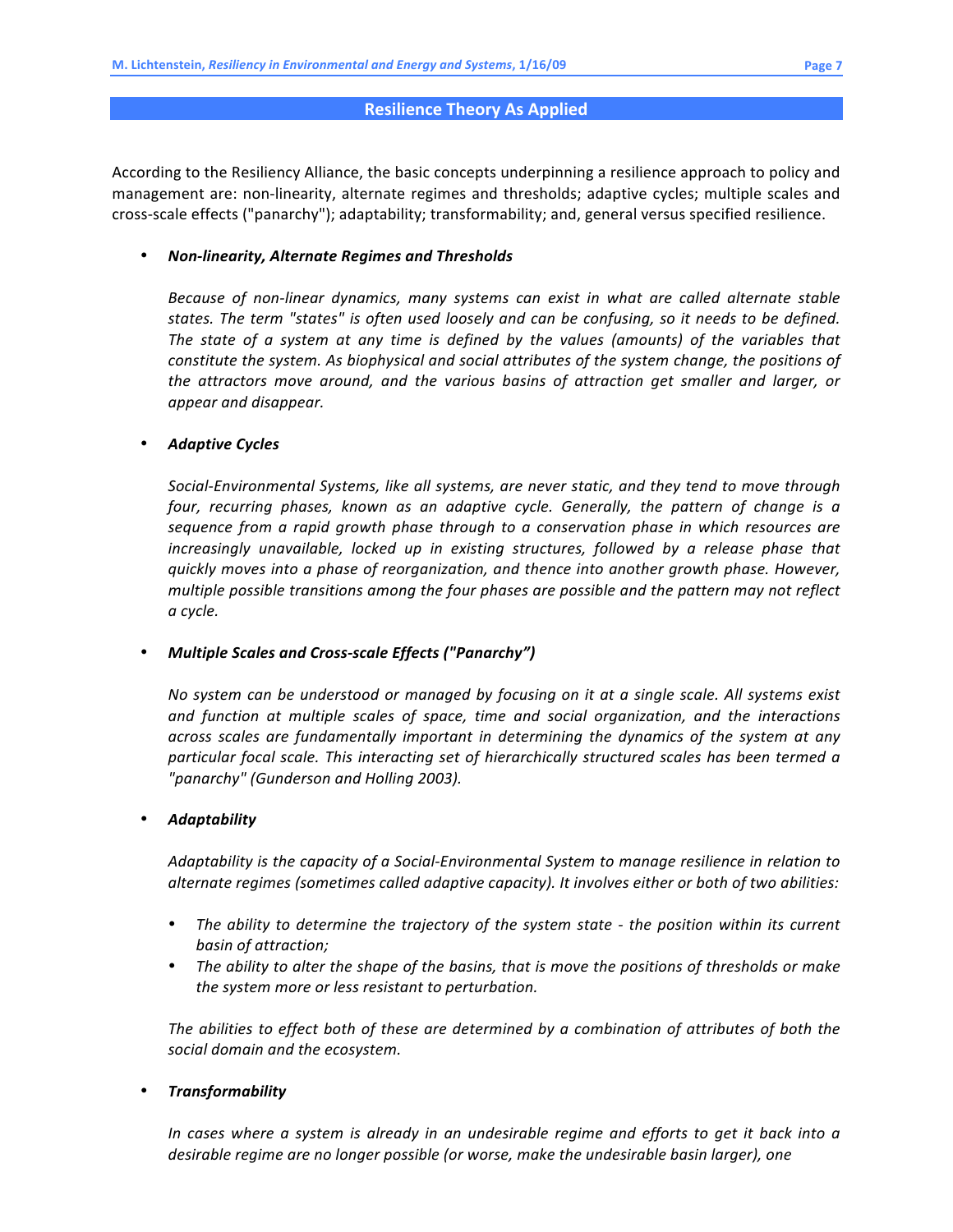*option
 for
 resolving
 the
 predicament
 is
 transformation to
 a
 different
 kind
 of
 system—new*  variables, new ways of making a living, different scales-a different panarchy.

### • *General
vs.
Specified
Resilience*

One can think about "specified" resilience as the resilience "of what", "to what". This should be the focus—the resilience of some aspect of a system (its productivity, the species it contains, the livelihoods of people) to some defined shocks (a drought, a fire, a market shift). However, efforts to increase resilience of some aspect of a system regime to a specified set of disturbances can unwittingly reduce the resilience of other aspects of that system to other, non-specified (perhaps novel) disturbances. There is therefore a need to balance the maintenance of general resilience while engaged in necessary efforts to enhance specified resilience to known threats and disturbances. It is a difficult issue to address.

From
The
Resilience
Alliance
(resilience.org)

### **Resilience
Alliance
Related
Sources**

Allen, C.R., L. Gunderson, and A.R. Johnson. 2004. The use of discontinuities and functional groups to assess relative resilience in complex systems. Ecosystems 8: 958-966.

Anderson, K., and M.A. Janssen. 2004. *Institutional innovation and adaptive management: learning from* Bolivia's decentralization experiment. Pages 63-78 in S.S. Light, editor. The Role of Biodiversity Conservation
in
the
Transition
to
Rural
Sustainability,
IOS
Press
Amsterdam.

Ayre, D.J. and T.P. Hughes. 2004. Climate change, genotypic diversity and gene flow in reef-building *corals*.
Ecology
Letters
7:273‐278.

Barthel, S., J. Colding, T. Elmqvist, and C. Folke. 2005. *History and local management of a biodiversity*rich, urban cultural landscape. Ecology and Society 10(2): 10. [online]. www.ecologyandsociety.org/vol10/iss2/art10/

Bellwood, D.R., and T.P. Hughes. 2001. Regional-scale assembly rules and biodiversity of coral reefs. Science.
292:
1532‐1534.

Brock, W.A., and A. Xepapadeas. 2002. *Biodiversity management under uncertainty: species selection* and harvesting rules. Pages 62-97 in P. Dasgupta, B. Kriston, and K.G. Lofgren, editors. Economic Theory for the Environment: Essays in honour of K.G. Maler. Edward Elgar, Cheltenham, UK.

Brock, W.A., and A. Xepapades. 2003. *Valuing biodiversity from an economic perspective: a unified* economic, ecological and genetic approach. Pages 1597-1614. The American Economic Review Vol.93, No.
5.
SSRI
Reprint
#496.

Brown, K., 2004. Trade-off analysis for integrated conservation and development. In T. McShane, and M. Wells, (eds) Getting Biodiversity Projects to Work: Towards More Effective Conservation and Development.
Columbia
University
Press,
New
York
pp289‐316.

Carpenter, S.,
B.
Walker,
J.
M.
Anderies,
and
N.
Abel.
2001. *From
metaphor
to
measurement:
Resilience of
what
to
what?*Ecosystems
4:765‐781.

Carpenter, S. R. and W. A. Brock. 2004. Spatial complexity, resilience and policy diversity: fishing on lakerich landscapes. Ecology and Society 9 (1):8. [online]. www.ecologyandsociety.org/vol9/iss1/art8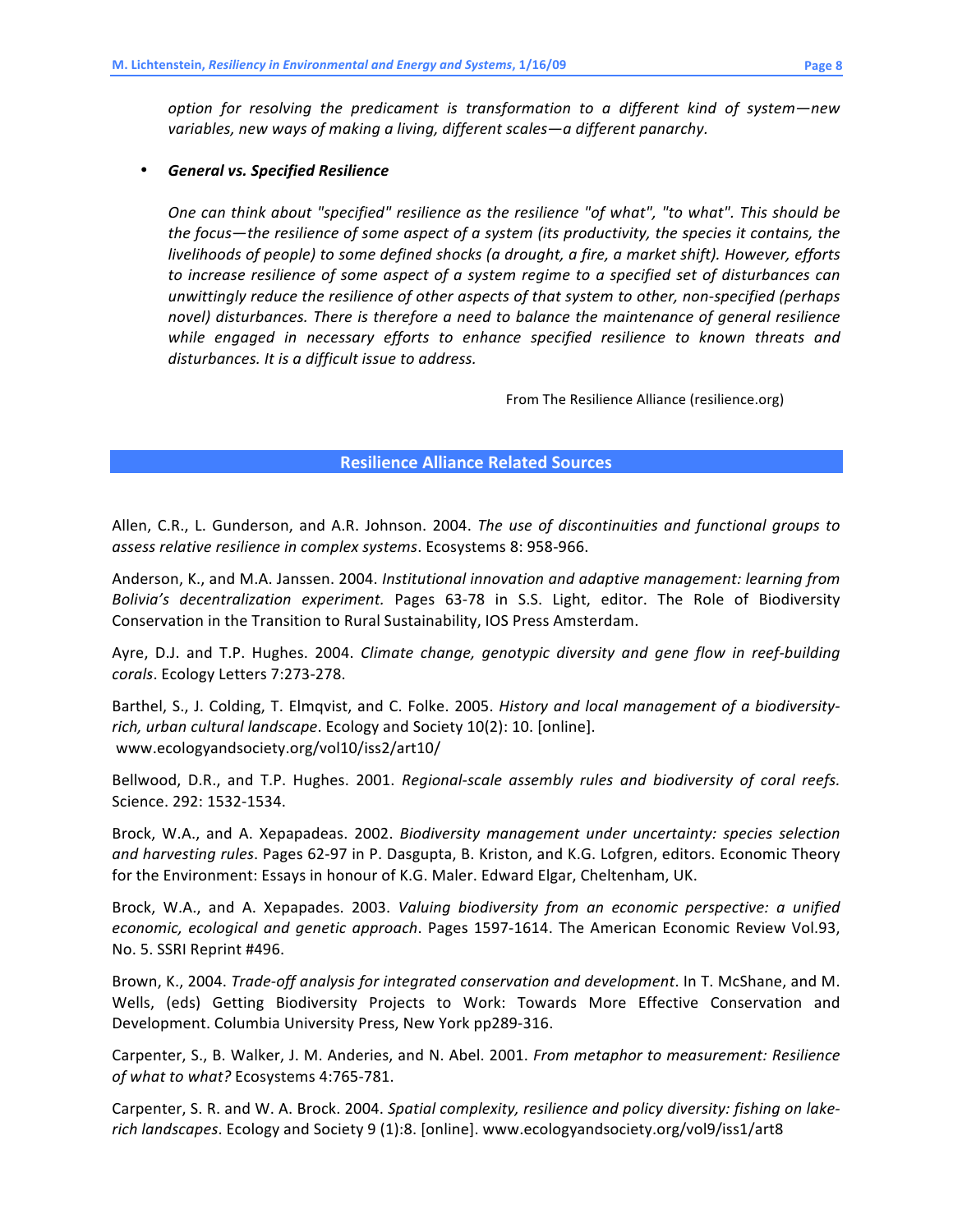Carpenter, S. R. and W. A. Brock. 2004. Spatial complexity, resilience and policy diversity: fishing on lakerich landscapes. Ecology and Society 9(1): 8. [online]. www.ecologyandsociety.org/vol9/iss1/art8

Colding J., Folke C., Elmqvist T. 2003. Social institutions in ecosystem management and biodiversity *conservation*.
Tropical
Ecology
44(1):25‐41.

Cumming, D.H.M. 2004. Performance of parks in a century of change. Pages 105-124 in B. Child, editor. Parks in transition: biodiversity, rural development and the bottom line. Earthscan, London.

Diaz, R. J. 2001. *Overview of Hypoxia Around the World*. Journal of Environmental Quality 30, no. 2: 275-81.

Dornelas, M., S.R. Connolly and T.P. Hughes. 2006. Coral reef diversity refutes the neutral theory of *biodiversity*.
Nature
440:
80‐82.

Elmqvist, T., C. Folke, M. Nystrom, G. Peterson, J. Bengtsson, B. Walker, and J. Norberg. 2003. Response diversity, ecosystem change, and resilience. Front Ecol Environ 1(9):488-494.

Elmqvist, T., F. Berkes, C. Folke, P. Angelstam, A.-S. Crepín and J. Nimelä. 2004. The dynamics of *ecosystems,
biodiversity
management
and
social
institutions
at
high
northern
latitudes*.
Ambio
33:350‐ 355.

Fahrig, L. 2003. *Effects of habitat fragmentation on biodiversity*. Annual Reviews of Ecology and Systematics
34:
487‐515.

Folke, C., S. Carpenter, B. Walker, M. Scheffer, T. Elmqvist, L. Gunderson and C.S. Holling. 2005. Regime shifts, resilience and biodiversity in ecosystem management. Annual Review of Ecology Evolution and Systematics
35:
557‐581.

Folke, C., S. Carpenter, B. Walker, M. Scheffer, T. Elmqvist, L. Gunderson and C.S. Holling. 2004. Regime shifts, resilience and biodiversity in ecosystem management. Annual Review of Ecology Evolution and Systematics
35:557‐581.

Folster, H. 1994. Stability of Forest Ecosystems in the Humid Tropics. Interciencia 19, no. 6: 291-96.

Garmestani, A. S., C. R. Allen, J. D. Mittelstaedt, C. A. Stow, and W. A. Ward. 2006. Firm size diversity, functional richness and resilience. Environment and Development Economics 11(4): 533-551.

Heal G., B. Walker, S. Levin, K. Arrow, P. Dasgupta, G. Daily, P. Ehrlich, K-G. Maler, N. Kautsky, J. Lubchenco, S. Schneider, and D. Starret. 2004. Genetic diversity and interdependent crop choices in agriculture. Resource and Energy Economics 26: 175-184.

Holling, C. S. 1973. Resilience and stability of ecological systems. Annu Rev Ecol Syst 4:1-23.

Holling, C. S. 1996. *Engineering resilience versus ecological resilience*. Pages 31-44 in P. Schulze, editor. Engineering
within
ecological
constraints.
National
Academy
Press,
Washington,
D.C.

Hughes, T.P, T.R. Bellwood, and S.R. Connelly. 2002. Biodiversity hotspots, endemicity and the *conservation
of
coral
reefs*.
Ecology
Letters
5:775‐784.

Ivany,
L.
C.
1996. *Coordinated
Stasis
or
Coordinated
Turnover?
Exploring
Intrinsic
Vs
Extrinsic
Controls
on*  Pattern. Palaeogeography Palaeoclimatology Palaeoecology 127, no. 1-4: 239-56.

Jeppesen, E., J. P. Jensen, M. Sondergaard, T. Lauridsen, and F. Landkildehus. 2000. Trophic Structure, *Species
 Richness
 and
 Biodiversity
 in
 Danish
 Lakes:
 Changes
 Along
 a
 Phosphorus
 Gradient*.
 Freshwater Biology
45,
no.
2:
201‐18.

Leibold M., and J. Norberg. 2004. Plankton biodiversity in metacommunities, ponds as complex complex adaptive systems. Limnology and Oceanography, vol. 49, no. 4, part 2.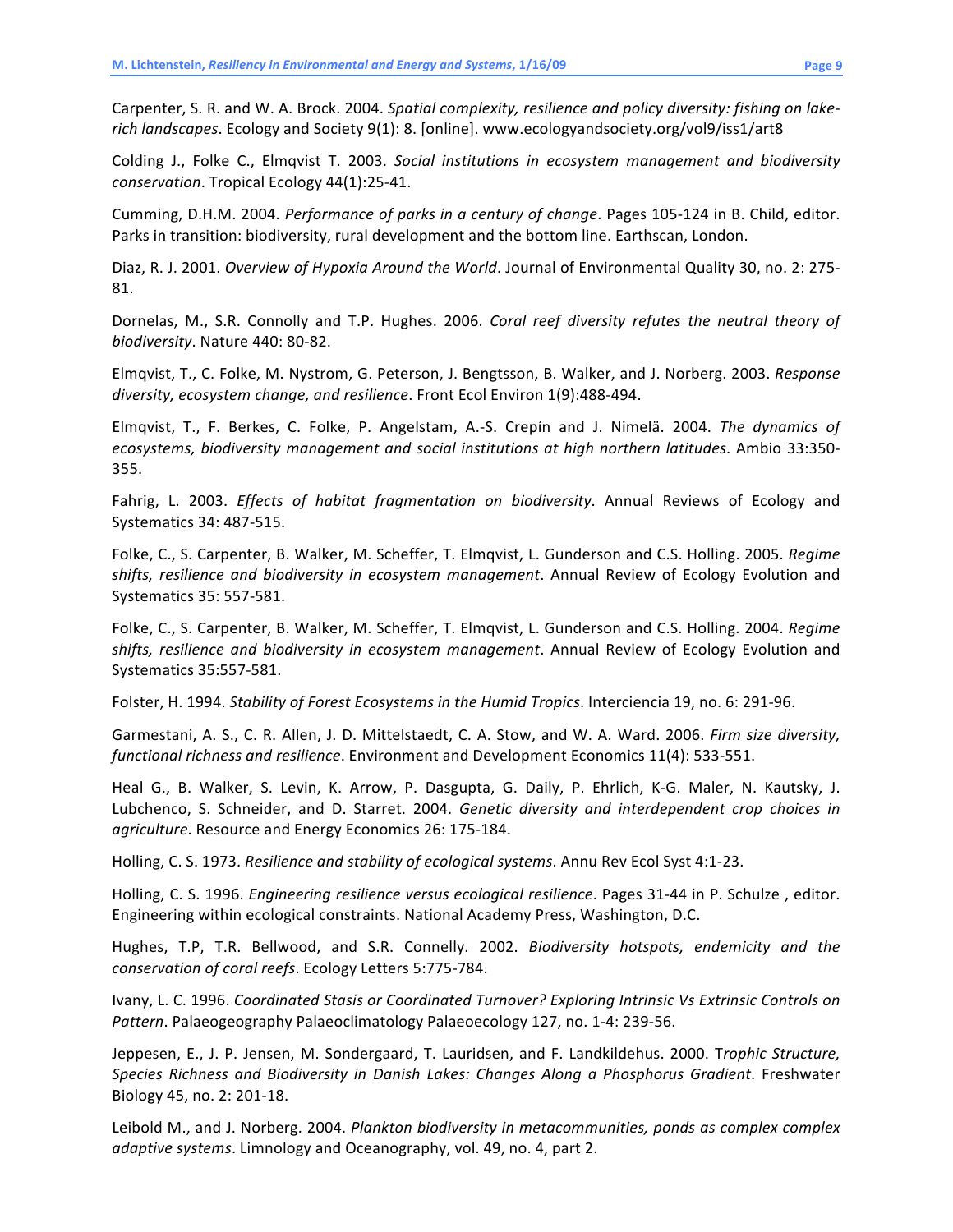Matter, S. F., I. Hanski, and M. Gyllenberg. 2002. A Test of the Metapopulation Model of the Species-Area *Relationship*.
Journal
of
Biogeography
29,
no.
8:
977‐83.

Matutinovic, I. 2001. The Aspects and the Role of Diversity in Socioeconomic Systems: an Evolutionary Perspective. Ecological Economics 39, no. 2: 239-56.

Metzger, J. P., and H. Decamps. 1997. The Structural Connectivity Threshold: an Hypothesis in Conservation Biology at the Landscape Scale. Acta Oecologica-International Journal of Ecology 18, no. 1: 1‐12.

Norberg, J. 2004. Biodiversity and ecosystem functioning: a complex adaptive systems approach. Limnology
and
Oceanography,
vol.
49,
no.
4,
part
2.

Perrings, C., and B. Walker. 1997. Biodiversity, Resilience and the Control of Ecological-Economic *Systems:
the
Case
of
Fire‐Driven
Rangelands*.
Ecological
Economics
22,
no.
1:
73‐83.

Peterson, G., C. R. Allen, and C. S. Holling. 1998. *Ecological resilience, biodiversity and scale*. Ecosystems 1:6‐18.

Peterson, G., C. R. Allen, and C. S. Holling. 1998. *Ecological Resilience, Biodiversity, and Scale*. Ecosystems 1,
no.
1:
6‐18.

Ray, J. C., K. H. Redford, J. Berger, and R. S. Steneck. 2005. *Is large carnivore conservation equivalent to* biodiversity conservation and how can we achieve both? Pages 400 - 428 in Ray, J., Redford, K., Steneck, R.
and
Berger,
J.(eds)
Large
Carnivores
and
the
conservation
of
biodiversity.
Island
Press.

Sala, O. E., D. van Vuuren, H. Pereira, D. Lodge, J. Alder, G. S. Cumming, A. Dobson, V. Wolters, and M. A. Xenopoulos.
 (2005). *Biodiversity
 across
 scenarios*.
 Chapter
 10
 in:
 Millennium
 Ecosystem
 Assessment Volume
2:
Scenarios
Assessment.

Scheffer, M., S. Carpenter, J. A. Foley, C. Folke, and B. Walker. 2001. Catastrophic shifts in ecosystems. Nature
413:591‐596.

Steneck, R. S. 2005. An ecological context for the role of large carnivorous animals in conserving biodiversity. Pages 9 - 33 in Ray, J., Redford, K., Steneck, R. and Berger, J. (eds) Large Carnivores and the conservation
of
biodiversity.
Island
Press.
Washington,
D.C.

Steneck, R. S. and Sala, E. A. 2005. Large marine carnivores: trophic cascades and top-down controls in coastal ecosystems past and present. Pages 110 - 137 in Ray, J., Redford, K., Steneck, R. and Berger, J. (eds)
Large
Carnivores
and
the
conservation
of
biodiversity
Island
Press.

Steneck, R. S., Graham, M. H., Bourque, B. J., Corbett, D., Erlandson, J. M, Estes, J. A., and Tegner, M. J. 2002. *Kelp
 forest
 ecosystem:
 biodiversity,
 stability,
 resilience
 and
 their
 future*.
 Environmental Conservation.
29
(4):
436
‐
459.

Talent, J. A., R. Mawson, A. S. Andrew, P. J. Hamilton, and D. J. Whitford. 1993. Middle Paleozoic Extinction Events - Faunal and Isotopic Data. Palaeogeography Palaeoclimatology Palaeoecology 104, no. 1‐4:
139‐52.

Vinebrooke, R.D., K.L. Cottingham, J. Norberg, M. Scheffer, S.I. Dodson, S.C. Maberly, and U. Sommer. 2004. *Impacts
 of
 multiple
 stressors
 on
 biodiversity
 and
 ecosystem
 functioning:
 the
 role
 of
 species
 co‐ tolerance*.
OIKOS
104:451‐457.

Walker, B. 1989. Diversity and stability in ecosystem conservation. In: Conservation for the Twenty-first Century.
Editors:
D.
Western,
and
M.
Pearl,
121‐30.
London:
Oxford
University
Press.

Walker, B.H., and J.L. Langridge. 2002. Measuring functional diversity in plant communities with mixed *life
forms:
a
problem
of
hard
and
soft
attributes*.
Ecosystems
5:
529‐538.